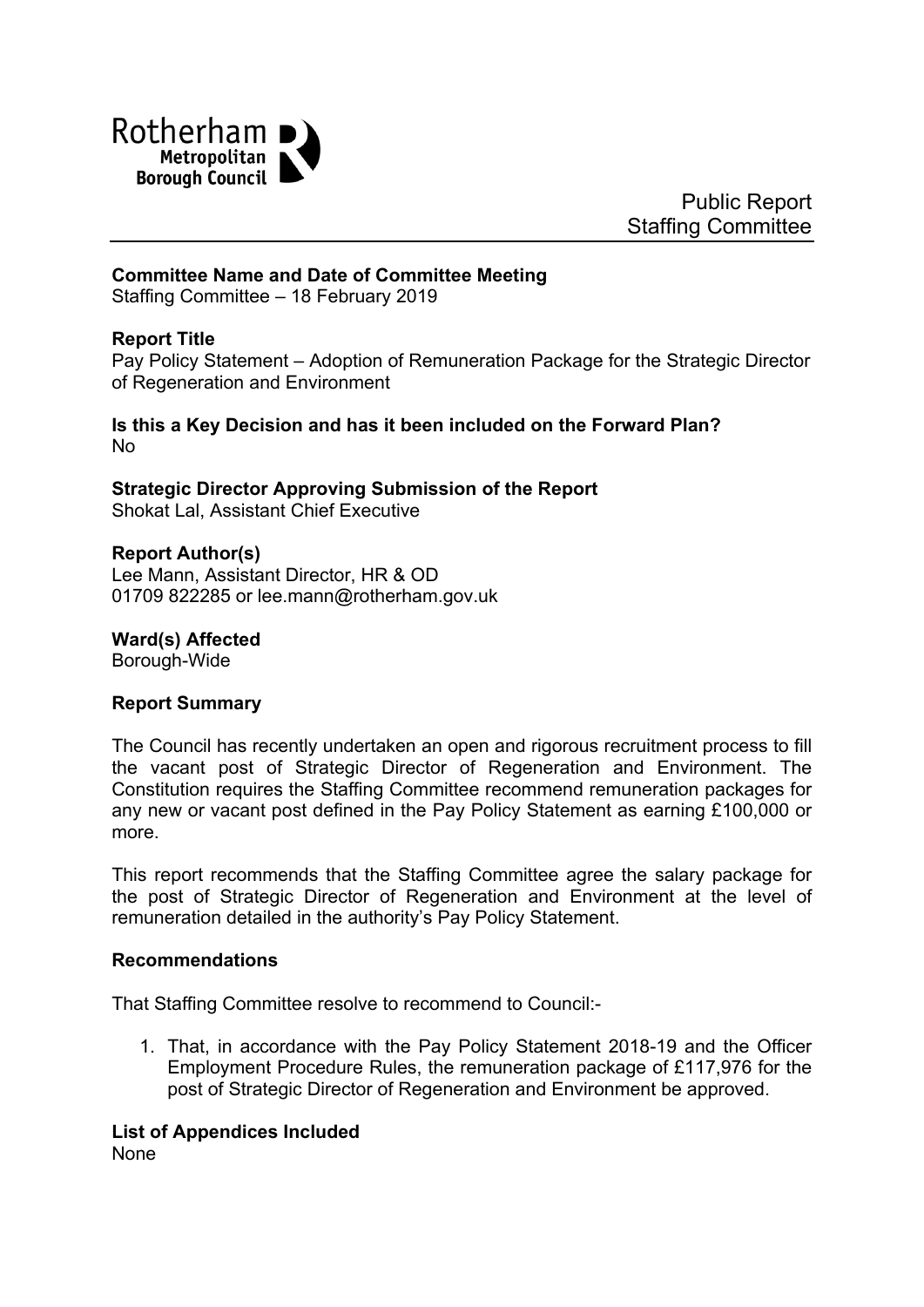## **Background Papers**

Rotherham MBC Pay Policy Statement Localism Act 2011

**Consideration by any other Council Committee, Scrutiny or Advisory Panel** Council – 27 February 2019

**Council Approval Required** Yes

**Exempt from the Press and Public** No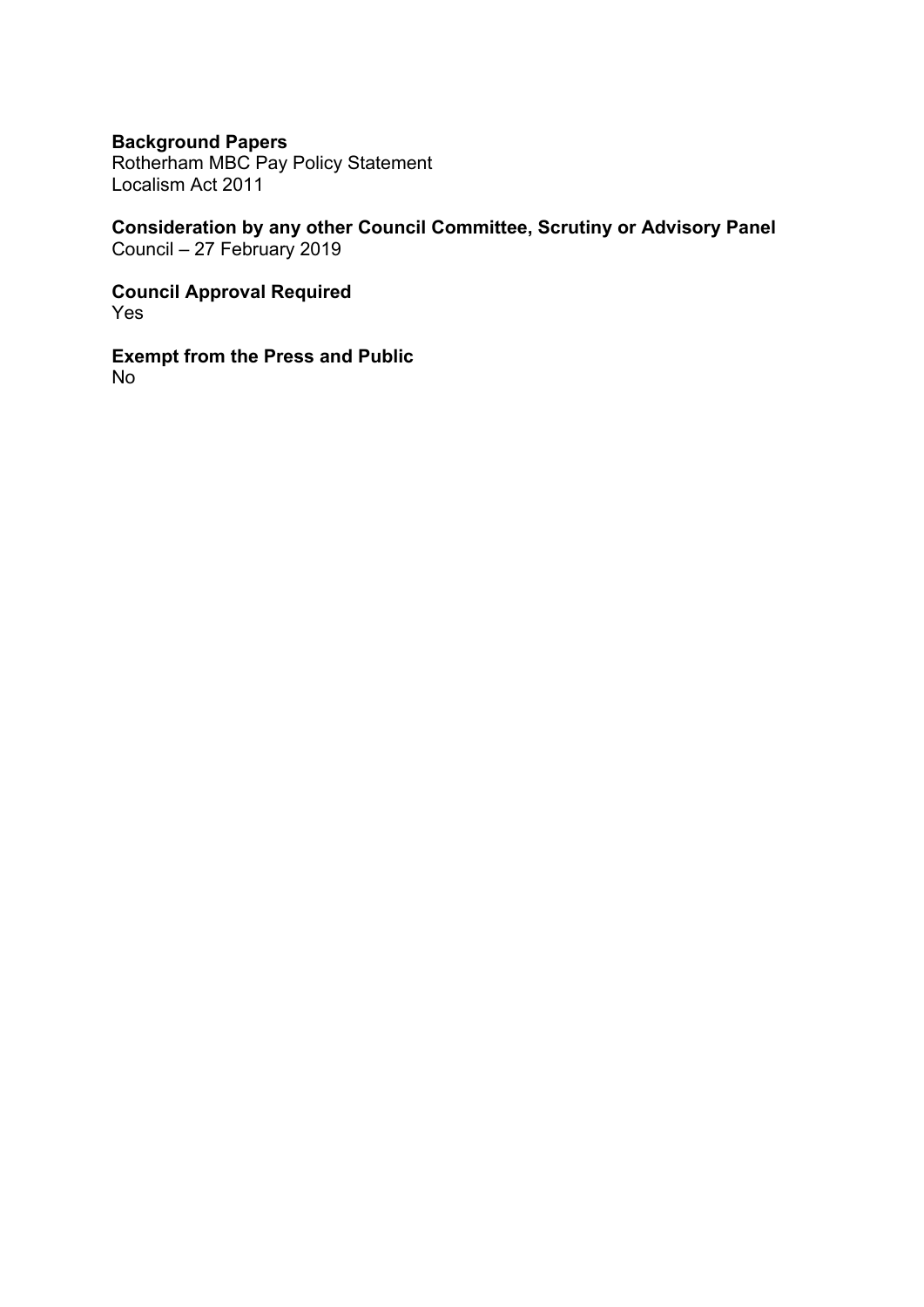**Pay Policy Statement – Adoption of [Remuneration](#page-0-0) Package for the Strategic Director of [Regeneration](#page-0-0) and** Environment

## **1. Background**

- 1.1 The Council adopted new Officer Employment Procedure Rules in September 2017. These rules, which form part of the Constitution, build upon the provisions of the Localism Act 2011 concerning the publication of a Pay Policy Statement and making public the salaries for the Council's Senior Leadership Team and Assistant Director positions. The Pay Policy Statement was agreed by the Council on 24 January 2018.
- 1.2 Following the departure of the previous post-holder, the Staffing Committee considered a report at its meeting on 29 October 2018 which recommended the interim arrangements whilst a full recruitment process was undertaken.

### **2. Key Issues**

- 2.1 The Council has recently concluded the recruitment process for the vacant post of Strategic Director of Regeneration and Environment, with Members of the Senior Appointments Panel instructing the Proper Officer to appoint Mr. Paul Woodcock to the post.
- 2.2 Further to the decision of the Senior Appointments Panel, Mr. Woodcock has accepted the role.

### **3. Options considered and recommended proposal**

- 3.1 The Council's Officer Employment Procedure Rules require the Council to approve any salary package, as defined in the Council's Pay Policy Statement, of £100,000 per annum or more for all new and vacant posts.
- 3.2 Given the imperative to appoint a suitably skilled and experienced professional to deliver the Council's key objectives in this area and levels of salary at comparable local authorities, the Staffing Committee considered it necessary to retain the current salary level for the post. The Staffing Committee are asked to recommend that Council approve the remuneration package for the Strategic Director of Regeneration and Environment of £117,976. This package is based on the current evaluation of the role and responsibilities.

### **4. Consultation on proposal**

4.1 The proposed remuneration package for the post of Strategic Director of Regeneration and Environment is in line with the evaluation of the job and the expectations in terms of responsibilities.

### **5. Timetable and Accountability for Implementing this Decision**

5.1 Salary packages for new and vacant roles in excess of £100,000 require Staffing Committee approval.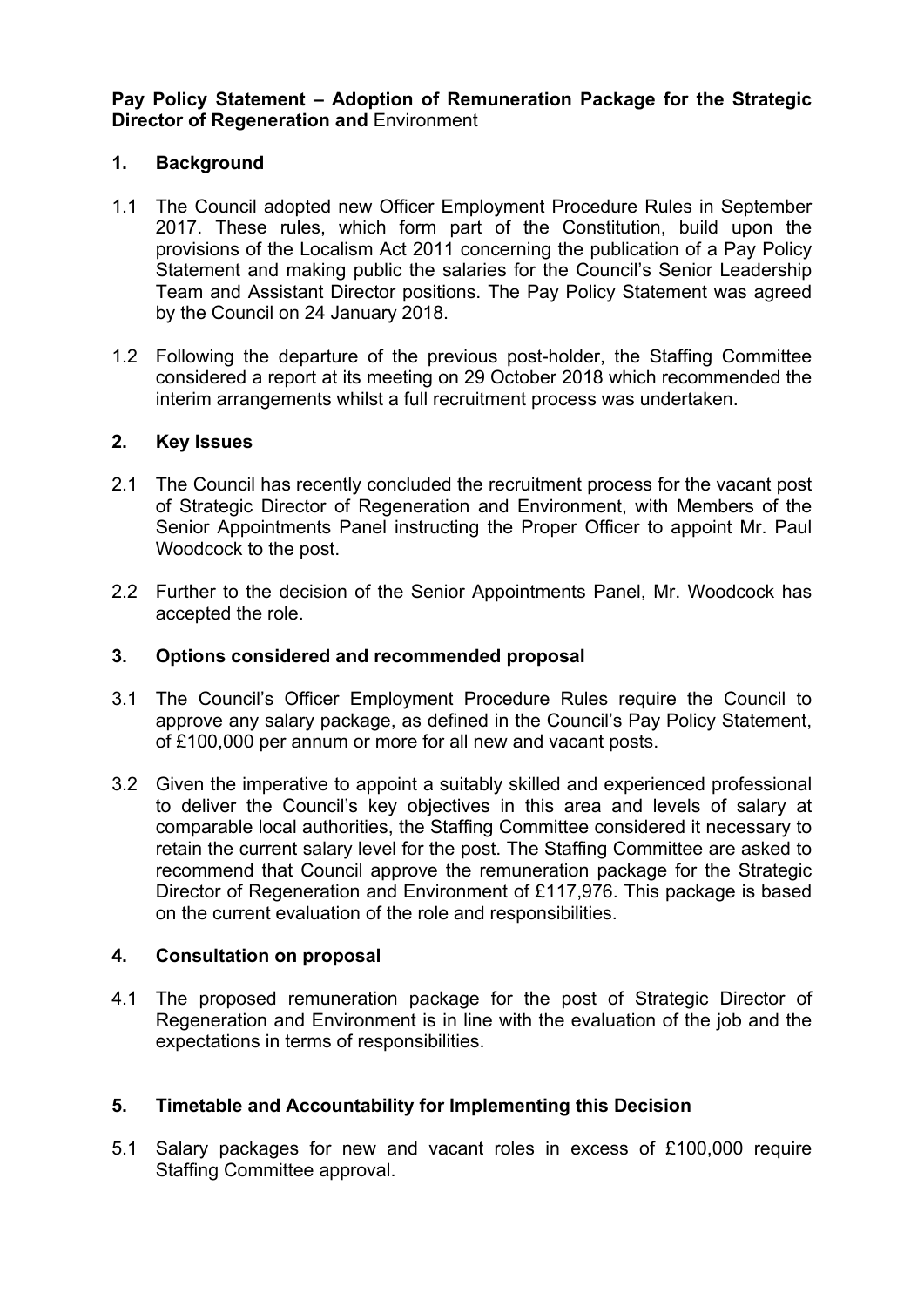5.2 If approved, Staffing Committee's recommendation will go to Council for approval on 27 February 2018.

## **6. Financial and Procurement Advice and Implications**

6.1 The revenue budget has provision for the remuneration package for the post of Strategic Director of Regeneration and Environment. There are no further financial or procurement implications associated with this report.

## **7. Legal Advice and Implications**

7.1 The Localism Act 2011 requires the Council to publish annually a Pay Policy Statement. The Officer Employment Procedure Rules go beyond this requirement in requiring the submission of this report to give effect to the remuneration package for any post offering a salary in excess of £100,000.

### **8. Human Resources Advice and Implications**

8.1 The Human Resources implications are covered in the main body of this report. An appropriately rewarded workforce motivates employees and meets standards of fairness and equality required by employment legislation.

## **9. Implications for Children and Young People and Vulnerable Adults**

9.1 This Strategic Director role forms part of the Council's Strategic Leadership Team responsible for delivering the Council's key objectives.

### **10. Equalities and Human Rights Advice and Implications**

- 10.1 In making any decision the Council is required to have due regard to its equalities duties and in particular with respect to the Equality Act 2010, section 149, part 11 of the public sector duty:
	- a) eliminate discrimination, harassment, victimisation and eliminate any other conduct that is prohibited by or under the Act,
	- b) advance equality of opportunity between persons who are a protected characteristics and persons who do not share it and to
	- c) foster good relations between persons who share a relevant protected characteristic and persons who do not share it.
- 10.2 The recommendation before the Council will not have any adverse impact on anyone with one or more protected characteristics, namely age, disability, gender reassignment, pregnancy and maternity, race, religion or belief, sex and sexual orientation.